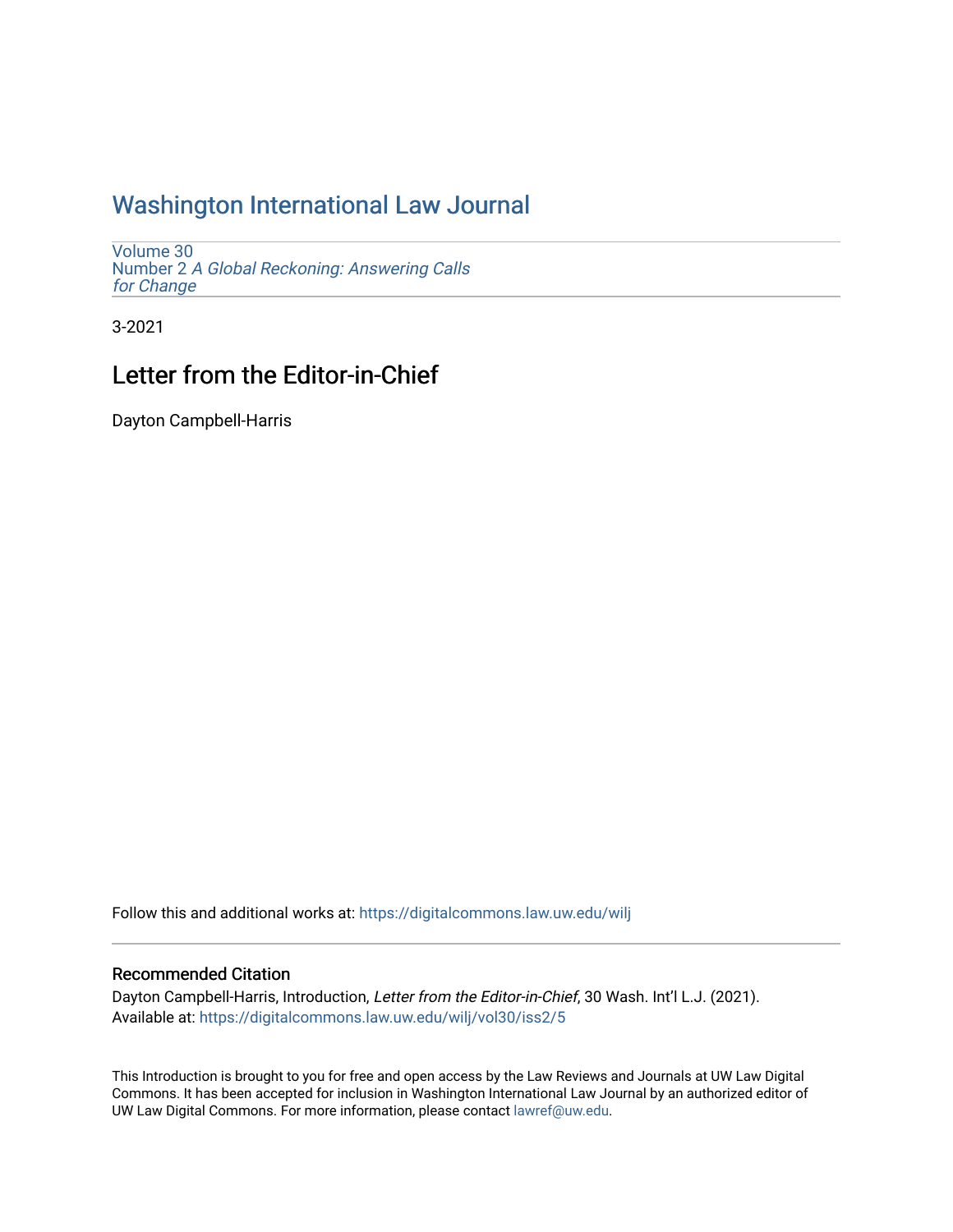### **Letter from the Editor-in-Chief**

#### **Dayton Campbell-Harris†**

*The way to right wrongs is to turn the light of truth upon them*  $-$  *Ida B. Wells*<sup>1</sup>

The *Washington International Law Journal* is proud to present this special-edition issue: "A Global Reckoning: Answering Calls for Change." Combating racism and majority-group supremacy in all its forms is always necessary. <sup>2</sup> This was true before the Black Lives Matter demonstrations last summer, and it will remain true long after this special-edition issue is published. As our authors illustrate, much work remains in our great struggle for human dignity and equity. But you cannot solve a problem that is unseen. This issue helps illuminate those wrongs. It exposes racism's different forms, examines how racism became embedded in our systems of power, and extends some solutions going forward. In particular, this special-edition issue offers paths for private actors to follow in support of historically marginalized communities across the world, and in the United States. Only once "[t]he comfortable, the entrenched, the privileged," stop "trembl[ing] at the prospect of change," will equity be achieved for us all.<sup>3</sup>

Producing this issue required collaboration between many talented and hard-working parties. I would like to first thank the Global Business Law Institute (GBLI) for their financial support and trust in the *Journal* to publish this issue. The *Journal* is particularly grateful for GBLI board-members Scott Schumacher, Matthew LeMaster, and Jeannine D'Amico Lemker, for their advocacy to see this book, and accompanying symposium, come to fruition.

<sup>†</sup> Dayton Campbell-Harris is the Editor-in-Chief of the *Washington International Law Journal*. He is a Juris Doctor candidate at the University of Washington School of Law.

<sup>1</sup> Ida B. Wells, *Miss Ida B. Wells, A Lecture*, *in* WASHINGTON BEE, (Oct. 22, 1982) at 1.

<sup>&</sup>lt;sup>2</sup> The term "majority-group supremacy" is used because the demographics of groups oppressing minority populations or marginalized peoples are not always white. *See, e.g.*, James Fallows, *On Uighurs, Han, and general racial attitudes in China*, THE ATLANTIC (July 13, 2009), https://www.theatlantic.com/technology/archive/2009/07/onuighurs-han-and-general-racial-attitudes-in-china/21137/ (discussing Uyghur

discrimination from ethnic Han Chinese in China, before the Chinese Communist Party's ongoing Uyghur genocide). To learn more about the Uygher genocide, see NEWSLINES INSTITUTE, THE UYGHUR GENOCIDE: AN EXAMINATION OF CHINA'S BREACHES OF THE 1948 GENOCIDE CONVENTION (Mar. 8, 2021), https://newlinesinstitute.org/wpcontent/uploads/Chinas-Breaches-of-the-GC3.pdf.

<sup>3</sup> Martin Luther King Jr., *A Testament of Hope* (1969), *reprinted in* A TESTAMENT OF HOPE: THE ESSENTIAL WRITINGS AND SPEECHES OF MARTIN LUTHER KING, JR., 313, 314 (HarperCollins Publisher 1986).